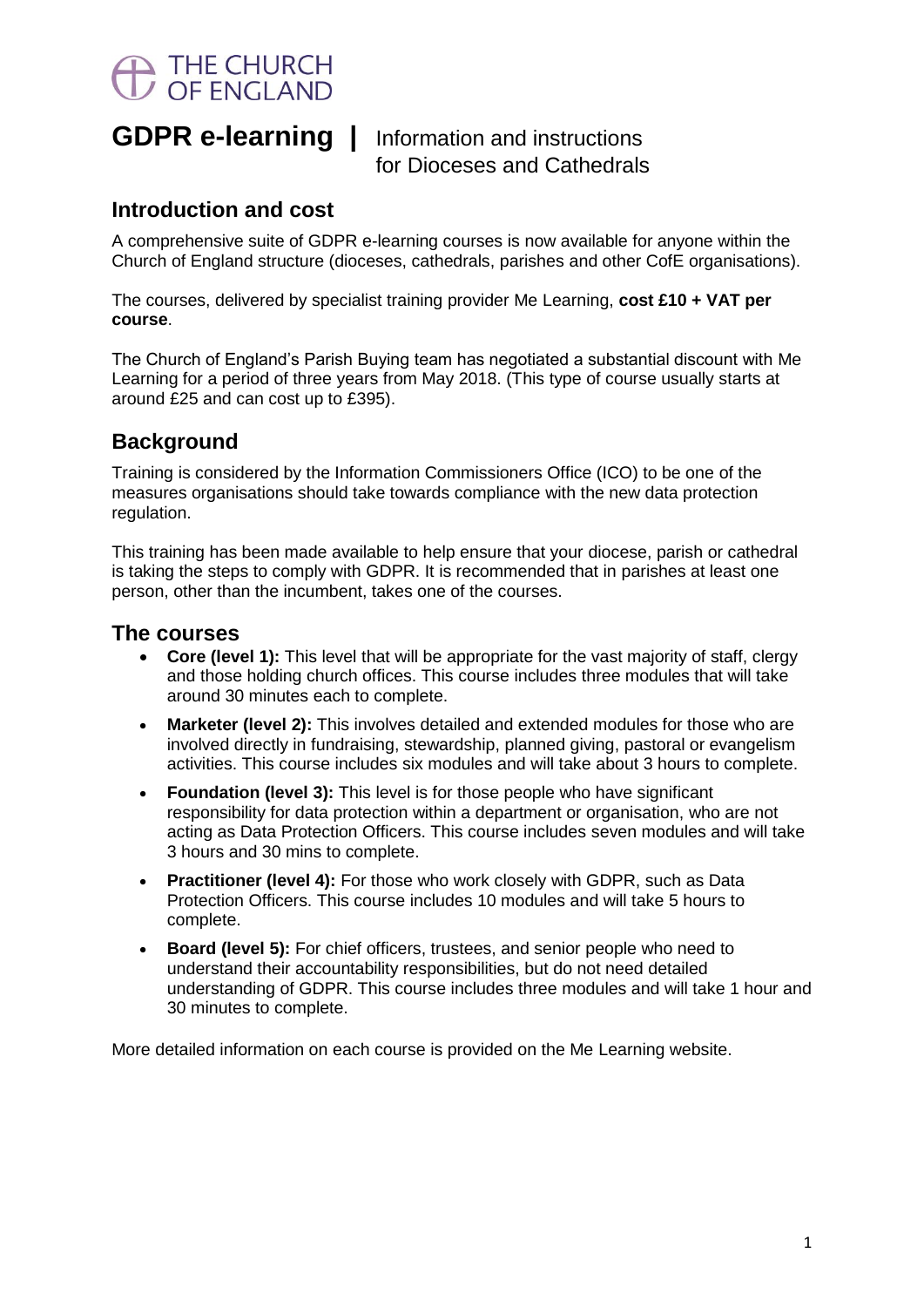### **How to access the courses**

An individual wishing to purchase a GDPR course (self-registration).

- 1. If the learner is already a member of Parish Buying go straight to step 4.
- 2. If they are not a member they should go to the Parish Buying website [www.parishbuying.org.uk/register](http://www.parishbuying.org.uk/register) - and register. Registration is free.
- 3. NOTE: If you have difficulty registering with Parish Buying, please contact their Customer Services Desk at [support@parishbuying.org.uk](mailto:support@parishbuying.org.uk) or phone 0800 368 0887.
- 4. Once registration is approved, the learner can then purchase the online training from the GDPR page on the Parish Buying website - [www.parishbuying.org.uk/gdpr](http://www.parishbuying.org.uk/gdpr) . Clicking on the button to buy online training will take the learner to the registration form that asks for: Full name, email address and organisation type and name (diocese, parish etc.)
- 5. Submitting this form will take the learner to the CofE GDPR page on the Me Learning website that shows the five courses available.
- 6. The learner can read information about each course and purchase the course/s that they would like to do using their credit/debit card or PayPal.
- 7. The learner will receive email confirming purchase with a receipt attached informing them that their account will be set up shortly (during business hours and up to one working day).
- 8. NOTE: if the learner wishes to do the training over a weekend, they must register with Parish Buying and purchase the course from Me Learning by Thursday at the latest, so that their registration can be set up on both systems by the end of Friday.
- 9. The learner will receive login details and can access the course for 12 months.

# **Registration form**

- The registration form will ask learners to use drop-down menus to select from:
	- $\circ$  Parish and which diocese (there is no drop-down menu for individual parishes)
	- $\circ$  Diocese and which diocese
	- $\circ$  Cathedral and which cathedral
	- $\circ$  Other (any other relevant church organisation) and other

#### **Problems or queries**

 There is no administration access to the Me Learning site for dioceses and cathedrals. All request or queries relating to the training or the processes listed above must be lodged with the Me Learning helpdesk at:

> **Me Learning Technical Support** Tel: **01273 455 194** Email: **[helpdesk@melearning.co.uk](mailto:helpdesk@melearning.co.uk)** 09:00 – 17:00 / Monday to Friday

 Please note that the NCIs (including the Parish Buying team) **do not** have access to the Me Learning administration site.

# **Reporting**

 If you want a report on a learner or learners' progress, you can request this from Me Learning. The report types are: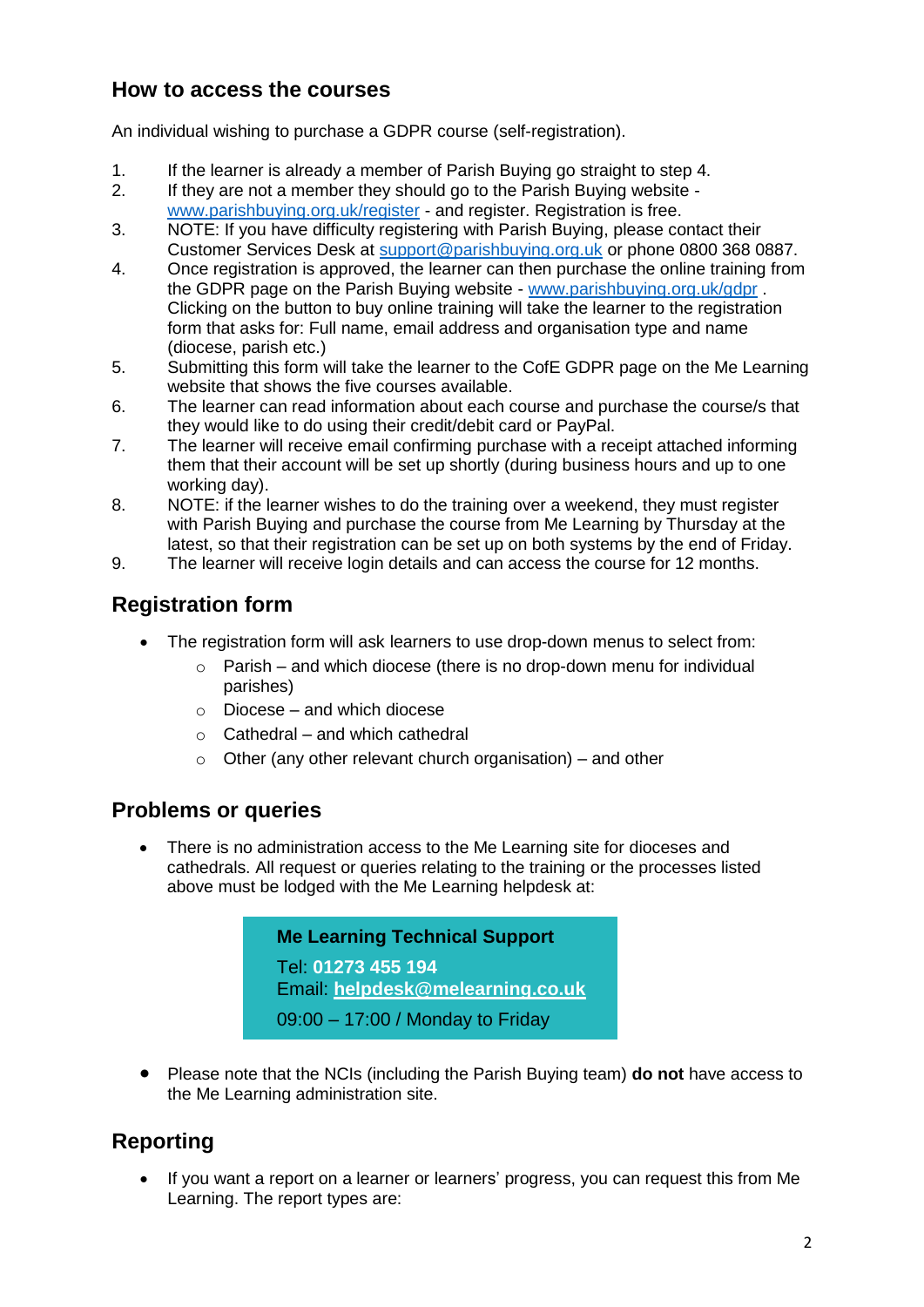# THE CHURCH<br>OF ENGLAND

- o Learners who have not yet logged in
- o Learners who have logged in and are partway through the training
- o Learners who have completed the training
- Standard report timescales are one report per month to a diocese or cathedral on request – you must give Kevin Patrick your contact details to receive these reports.
- Please note that you will not be able to run your own reports.
- Reporting will be by diocese or cathedral. Reporting cannot be broken down by parish, but you can be given information about whether a learner registered from a parish, diocese, cathedral or 'other'.

#### **Welcome email**

The welcome email issued by Me Learning is the same for all learners, irrespective of diocese, parish or cathedral.

| <b>Me Learning</b>                                                                                                      |                                                                                                                                                                                          |
|-------------------------------------------------------------------------------------------------------------------------|------------------------------------------------------------------------------------------------------------------------------------------------------------------------------------------|
| Welcome to the Me Learning online training system                                                                       |                                                                                                                                                                                          |
| Dear [name of learner]                                                                                                  |                                                                                                                                                                                          |
| Welcome to your online training course for GDPR. Please complete your<br>choice of course by 25th May 2018 if possible. |                                                                                                                                                                                          |
| The recommended browser is Google Chrome, or alternatively Mozilla<br>Firefox, or Internet Explorer 11 or later.        |                                                                                                                                                                                          |
|                                                                                                                         | To start your GDPR training course, please login using the details below:                                                                                                                |
| Learner name:                                                                                                           |                                                                                                                                                                                          |
| Password:                                                                                                               |                                                                                                                                                                                          |
| Login link:                                                                                                             | https://cofe.melearning.university/                                                                                                                                                      |
|                                                                                                                         | On first log-in you will be asked to choose your own password.                                                                                                                           |
|                                                                                                                         | The course has audio commentary. You can choose to mute the audio and<br>just follow the text if you prefer. Please note that some of the supplementary<br>videos do not have subtitles. |
| the church.                                                                                                             | Please also note that we may monitor course completion at diocesan and/or<br>cathedral level to ensure there is a good level of coverage across all areas of                             |
|                                                                                                                         | If you have any difficulty logging in, or accessing the training, please contact<br>helpdesk@melearning.co.uk                                                                            |
| Kind regards,                                                                                                           |                                                                                                                                                                                          |
| The Me Learning team                                                                                                    |                                                                                                                                                                                          |